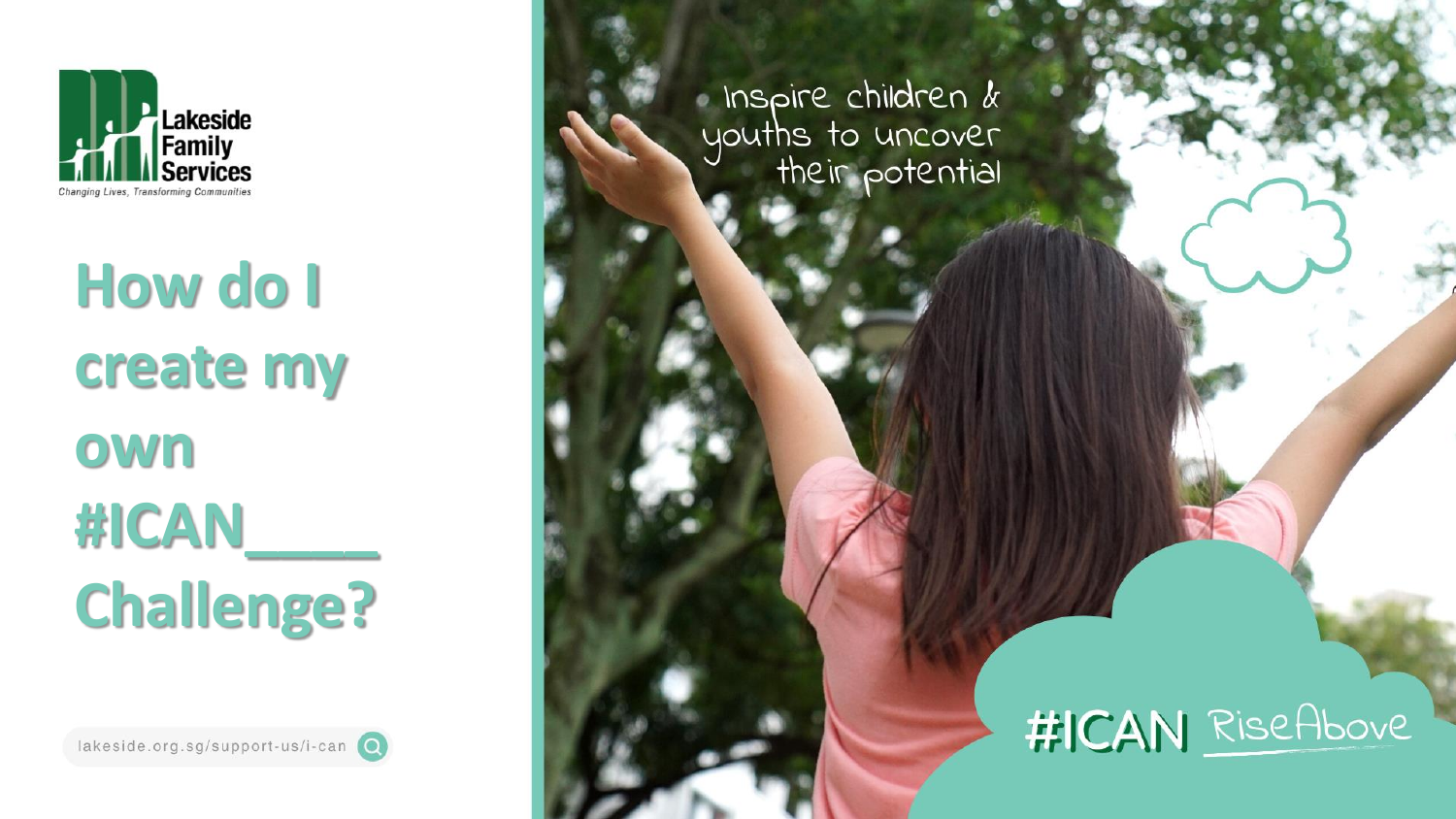## **Let's Share Your** #ICAN

How to take part in the challenge?



Step 1 Fill in the blank with something that you would personally like to do.

**Examples:** 



#### **PHYSICAL**

#ICANSwim #ICANCucle #ICANRun



**ARTS** #ICANSing #ICANPaint #ICANDance



#### **LIFE SKILL**

#ICANCook #ICANBake #ICANGarden



#### **VALUES**

#ICANBeKind #ICANPersevere #ICANShare

 $Next -$ 



## **Let's Share Your** #ICAN

How to take part in the challenge?



After deciding on your #ICAN\_\_\_\_ challenge, you can start your personal fundraising page on Giving.sg



#### Step 3 **Commit to** challenge

Commit to your challenge over a one-week period, or any non-consecutive 7 days between 1 May to 31 July 2022



#### Step 4 **Share and** invite others

Share the pictures or videos of your #ICAN challenge with your family and friends through personal chat or social media and invite them to support you by donating to the campaign! Do hashtag #ICAN\_\_\_\_ when sharing on social media!



lakeside.org.sg/support-us/i-can

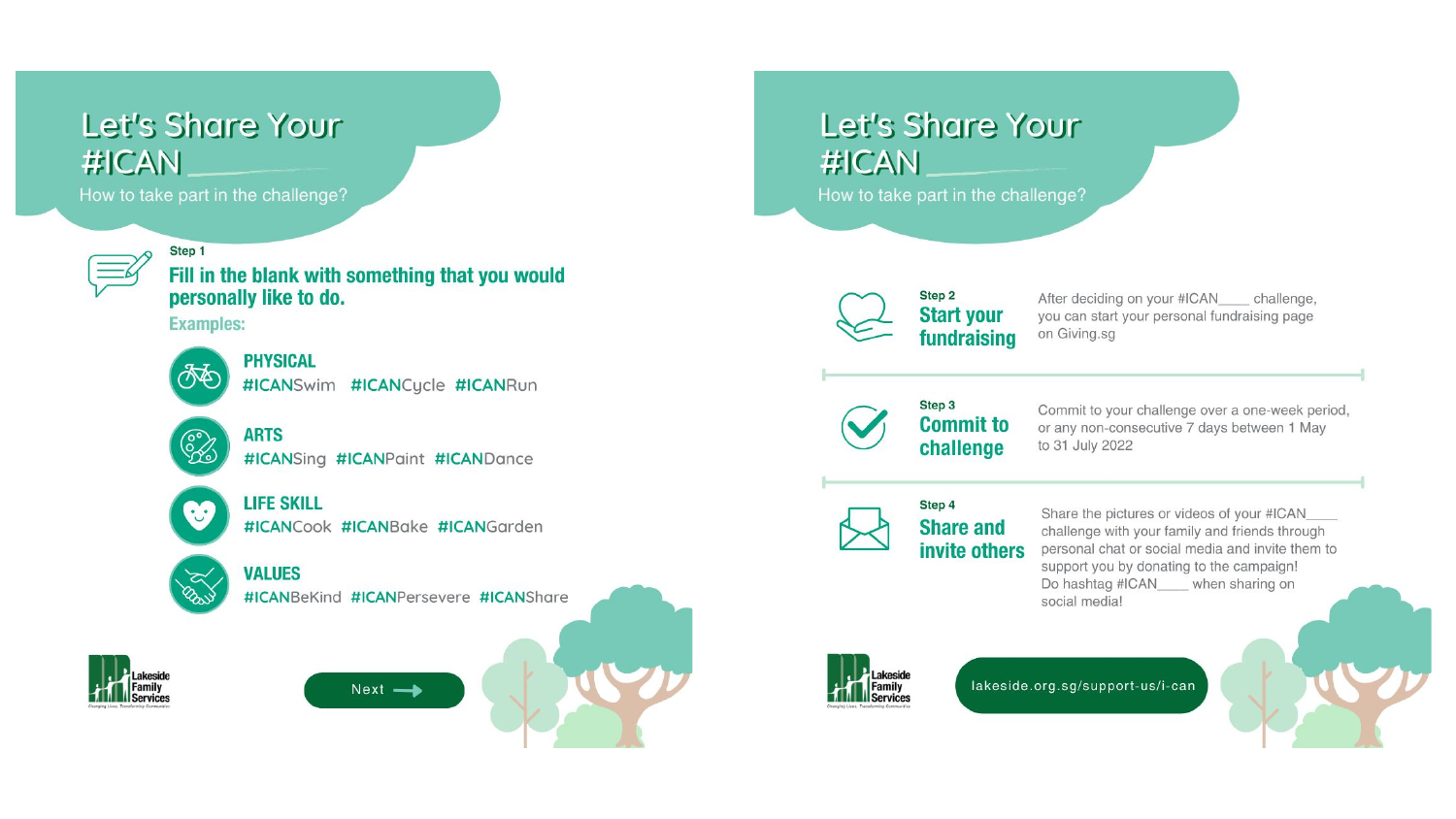

# **How do I create my own Giving.sg fundraising page?**





Inspire children  $k$ youths to uncover<br>their potential

## #ICAN RiseAbove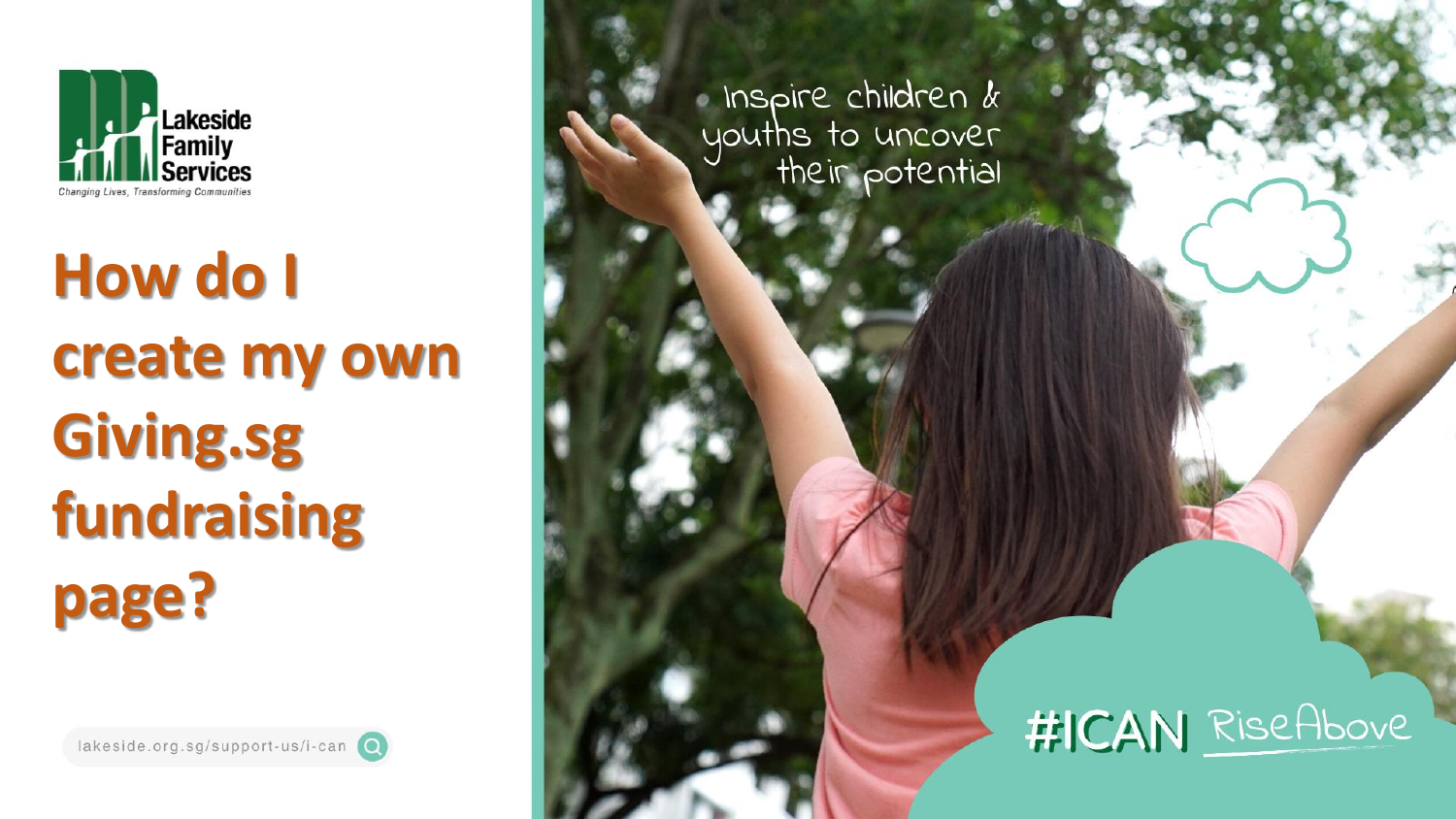### 1. Visit our #ICAN\_\_\_\_ Giving.sg page at: <https://www.giving.sg/lakeside-family-services/ican2022>

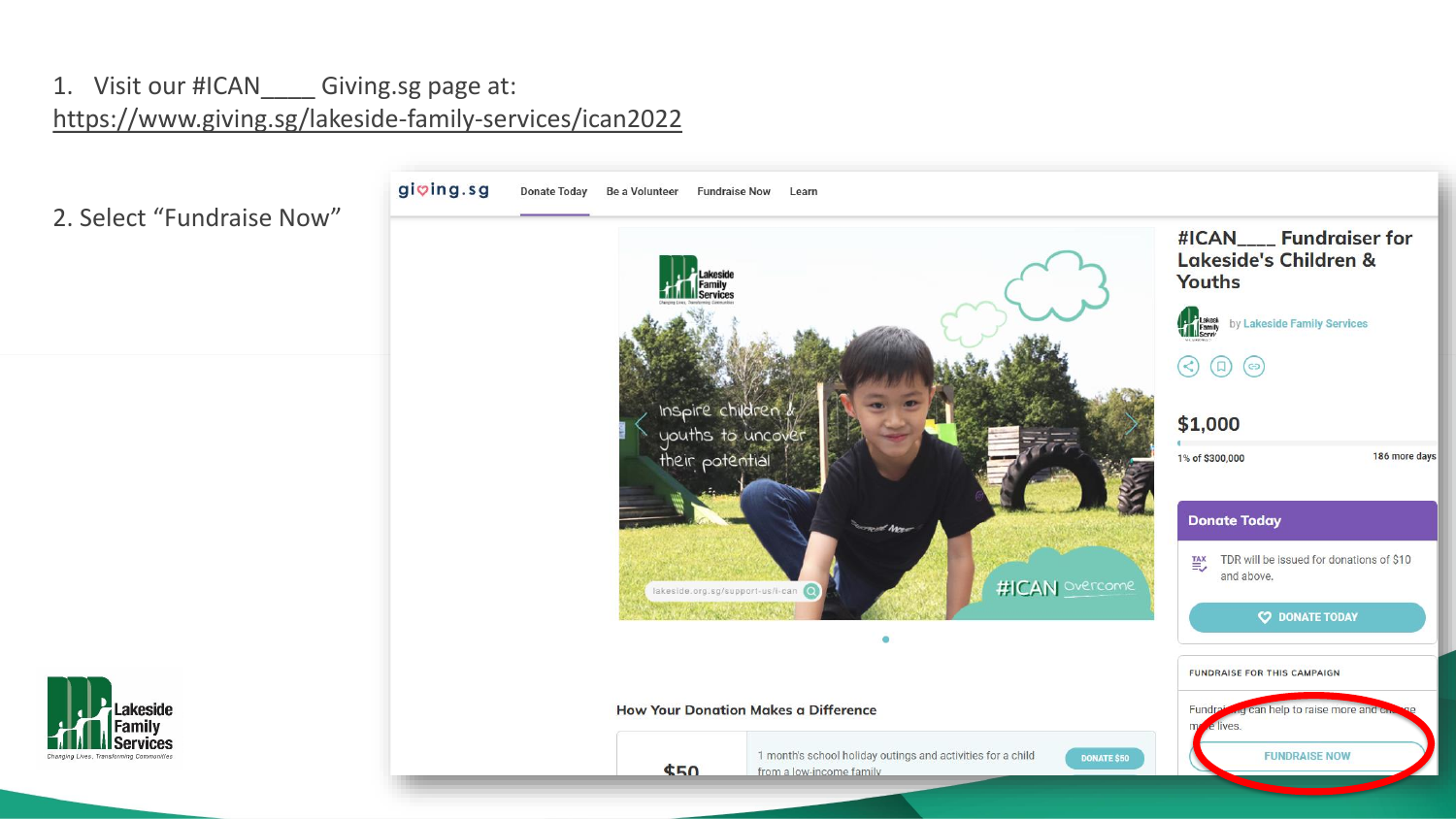3. Create a Giving.sg account by clicking on "Sign up here!"

Or Log in if you have an existing Giving.sg account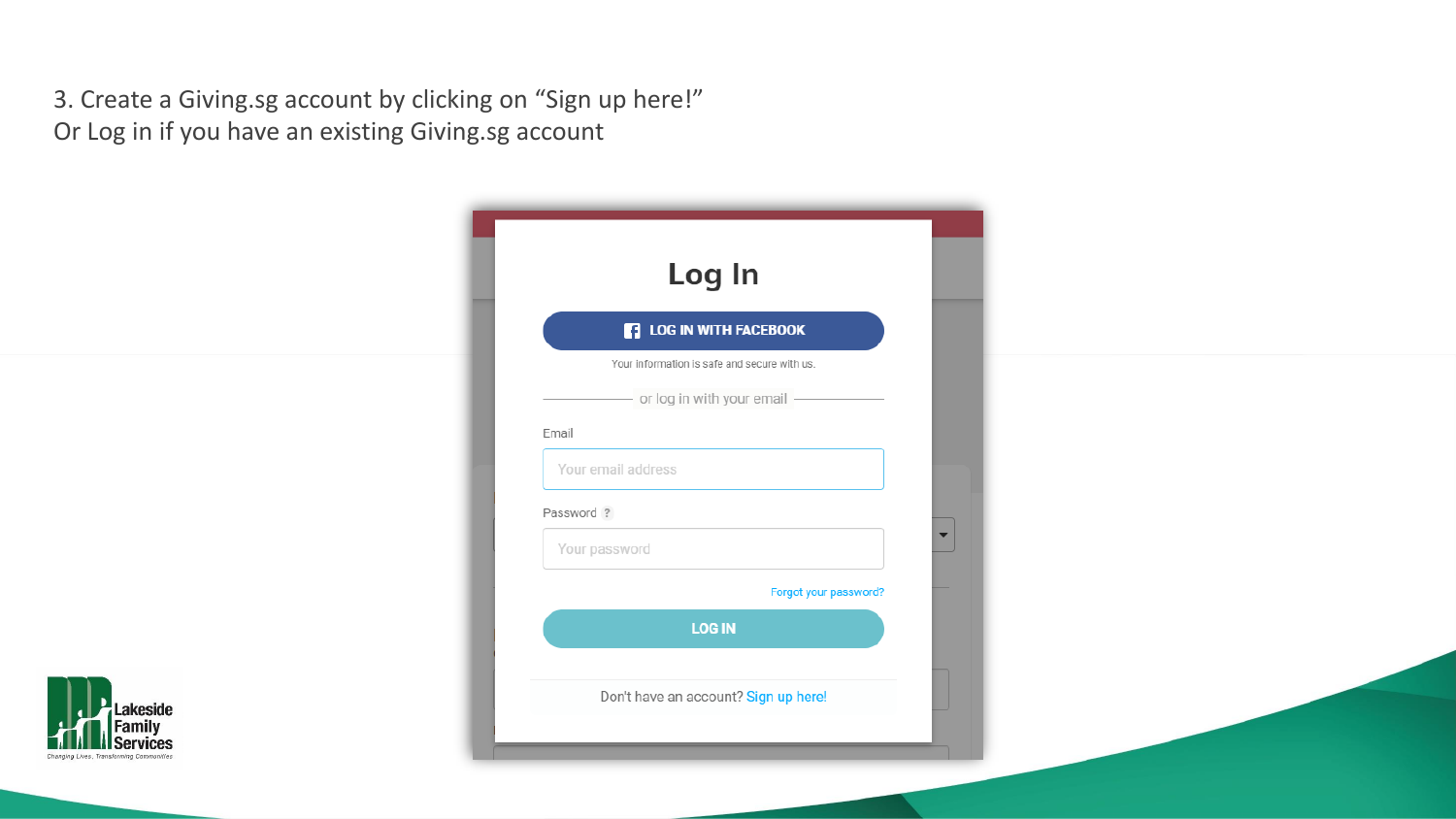4. Ensure that the field "For Campaign" is **pre-filled** with **#ICAN\_\_\_\_ - Fundraiser for Lakeside's Children & Youths**

Otherwise, repeat step 1 and 2 again.



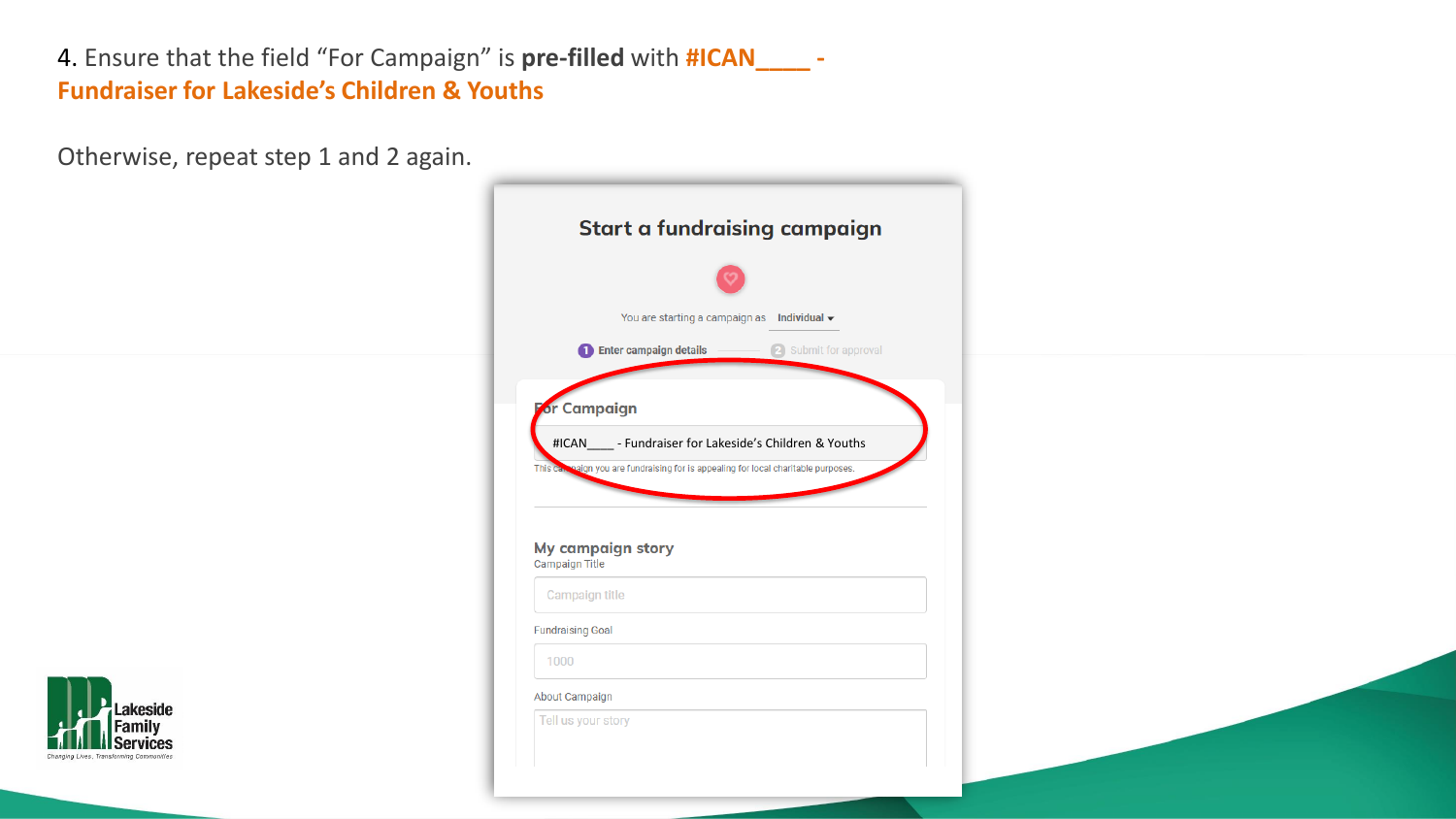### 5. Fill in the following fields:

| <b>Field</b>                         | <b>Extra information</b>                                                                                                                                                                         |
|--------------------------------------|--------------------------------------------------------------------------------------------------------------------------------------------------------------------------------------------------|
| <b>Campaign Title</b>                | Give your campaign any title you like, ideally with #ICAN<br>within it                                                                                                                           |
| <b>Fundraising Goal</b>              | The amount you hope to raise from your campaign                                                                                                                                                  |
| <b>About Campaign</b>                | Share your own story on why you are raising funds for this<br>campaign.                                                                                                                          |
| Causes supported by<br>this campaign | Children & Youth, Community, Families, Social Service                                                                                                                                            |
| <b>Media Gallery</b>                 | Feel free to use any image that represents your campaign, or<br>a photo of yourself doing your personal #ICAN challenge,<br>or use Lakeside's #ICAN image. You may update the images<br>anytime. |
| Campaign duration                    | You may start your campaign anytime but do end your<br>campaign by 31 October 2022.                                                                                                              |
| <b>Campaign URL</b>                  | You may click on "Generate Default URL" or create your own<br>URL                                                                                                                                |
|                                      |                                                                                                                                                                                                  |

## **Start a fundraising campaign** You are starting a campaign as Individual v 2 Submit for approval Enter campaign details Campaign #ICAN\_\_\_\_ - Fundraiser for Lakeside's Children & Youthsampaign you are fundraising for is appealing for local charitable purposes. campaign story paign Title ampaign title raising Goal  $000$ t Campaign l us your story